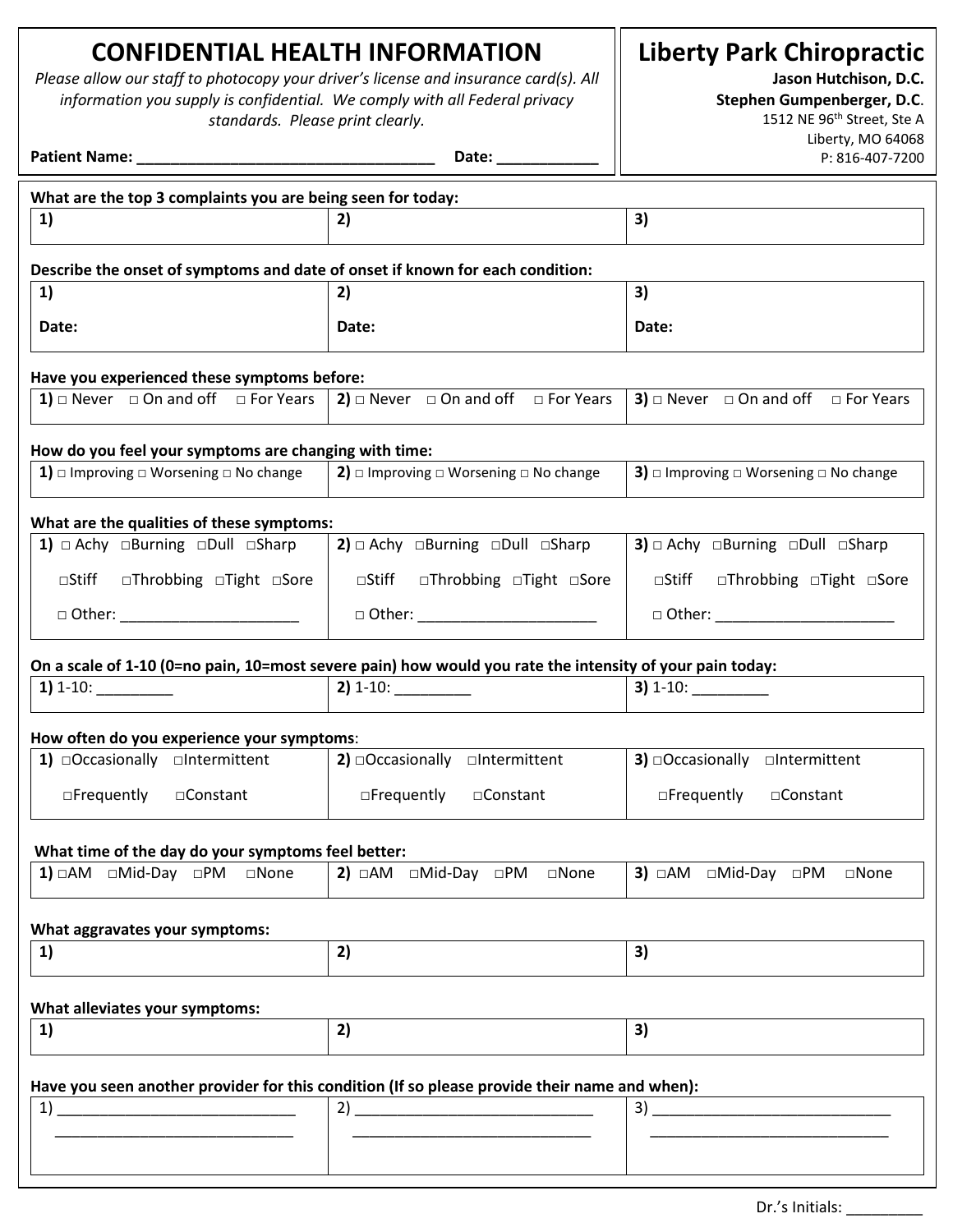| Please answer the next 3 sections only if they apply to the condition(s) you are seeking treatment for:                                                                                                                             |                                               |
|-------------------------------------------------------------------------------------------------------------------------------------------------------------------------------------------------------------------------------------|-----------------------------------------------|
| <b>Lower Back Pain</b>                                                                                                                                                                                                              | Please mark on the bodies where you're having |
| Does the pain radiate into your leg(s)? $\Box$ Yes $\Box$ No                                                                                                                                                                        | pain/symptoms:                                |
| If yes, please describe: If yes, please describe:                                                                                                                                                                                   |                                               |
| Does the pain radiate into your abdomen? □Yes □No                                                                                                                                                                                   |                                               |
| Do you have any impairment of the bowel or urinary function? $\square$ Yes $\square$ No                                                                                                                                             |                                               |
| Do you have numbness or tingling into the leg(s)? $\Box$ Yes $\Box$ No                                                                                                                                                              |                                               |
|                                                                                                                                                                                                                                     |                                               |
| <b>Neck/Upper Back Pain</b>                                                                                                                                                                                                         |                                               |
| If you have a neck injury, does it affect: (check all that apply) $\Box$ Hearing $\Box$ Vision $\Box$ Balance $\Box$ Cause ringing in ears                                                                                          |                                               |
| Do you hear grating sounds? □Yes □No Do you feel pressure or pain behind your eyes? □Yes □No                                                                                                                                        |                                               |
| Does the pain radiate into your $arm(s)$ $\Box$ Yes $\Box$ No Where:<br>Do you have difficulty turning your head? □Yes □No If so in which direction? □Right □Left □Up □Down                                                         |                                               |
| <b>Headaches</b>                                                                                                                                                                                                                    |                                               |
| Do you get headache's? □Yes □No If yes how often? _____ per day/week/month                                                                                                                                                          |                                               |
|                                                                                                                                                                                                                                     |                                               |
| Do you experience the following with your headache's: Pain or cracking in the jaw- $\square$ Yes $\square$ No                                                                                                                       |                                               |
| Abnormal blood pressure-oYes oNo Nausea, vomiting or visual disturbances-oYes oNo                                                                                                                                                   |                                               |
|                                                                                                                                                                                                                                     |                                               |
|                                                                                                                                                                                                                                     |                                               |
|                                                                                                                                                                                                                                     |                                               |
| Please list current medications/vitamins/supplements and the frequency and dosage if known. $\Box$ None currently                                                                                                                   |                                               |
|                                                                                                                                                                                                                                     |                                               |
|                                                                                                                                                                                                                                     |                                               |
| 4) <b>Example 20 Inc. 1. Inc. 2018</b> Start Date: Contract Prequency: Cosage: Consider the Dosage: Constantinent Constantinent Constantinent Constantinent Constantinent Constantinent Constantinent Constantinent Constantinent C |                                               |
| and the Start Date: The Prequency: The Cosage: Contract of the Cosage of the Start Date: The Cosage of the Cos                                                                                                                      |                                               |
|                                                                                                                                                                                                                                     |                                               |
| List any known allergies you have had to any medications: DNo known allergies                                                                                                                                                       |                                               |
|                                                                                                                                                                                                                                     |                                               |
|                                                                                                                                                                                                                                     |                                               |
|                                                                                                                                                                                                                                     |                                               |
| Have you ever had any surgeries or hospitalizations? <b>DYes DNo If yes, please list:</b>                                                                                                                                           |                                               |
| Type of surgery/hospitalization:<br>Date:                                                                                                                                                                                           | Type of surgery/hospitalization:<br>Date:     |
|                                                                                                                                                                                                                                     |                                               |
|                                                                                                                                                                                                                                     |                                               |
| Have you been x-rayed, had an MRI or CT Scan in the last 12-18 months? DYes DNo When/Where ________________                                                                                                                         |                                               |
|                                                                                                                                                                                                                                     |                                               |
|                                                                                                                                                                                                                                     |                                               |
| Have you ever had a □Motor Vehicle Injury □Sports Injury □Work Injury □Slip/Fall Injury If yes please explain:                                                                                                                      |                                               |
|                                                                                                                                                                                                                                     |                                               |
|                                                                                                                                                                                                                                     |                                               |
|                                                                                                                                                                                                                                     |                                               |
|                                                                                                                                                                                                                                     | Doctor's Initials: ____________               |
| ,我们也不会有什么。""我们的人,我们也不会有什么?""我们的人,我们也不会有什么?""我们的人,我们的人,我们的人,我们的人,我们的人,我们的人,我们的人,我                                                                                                                                                    |                                               |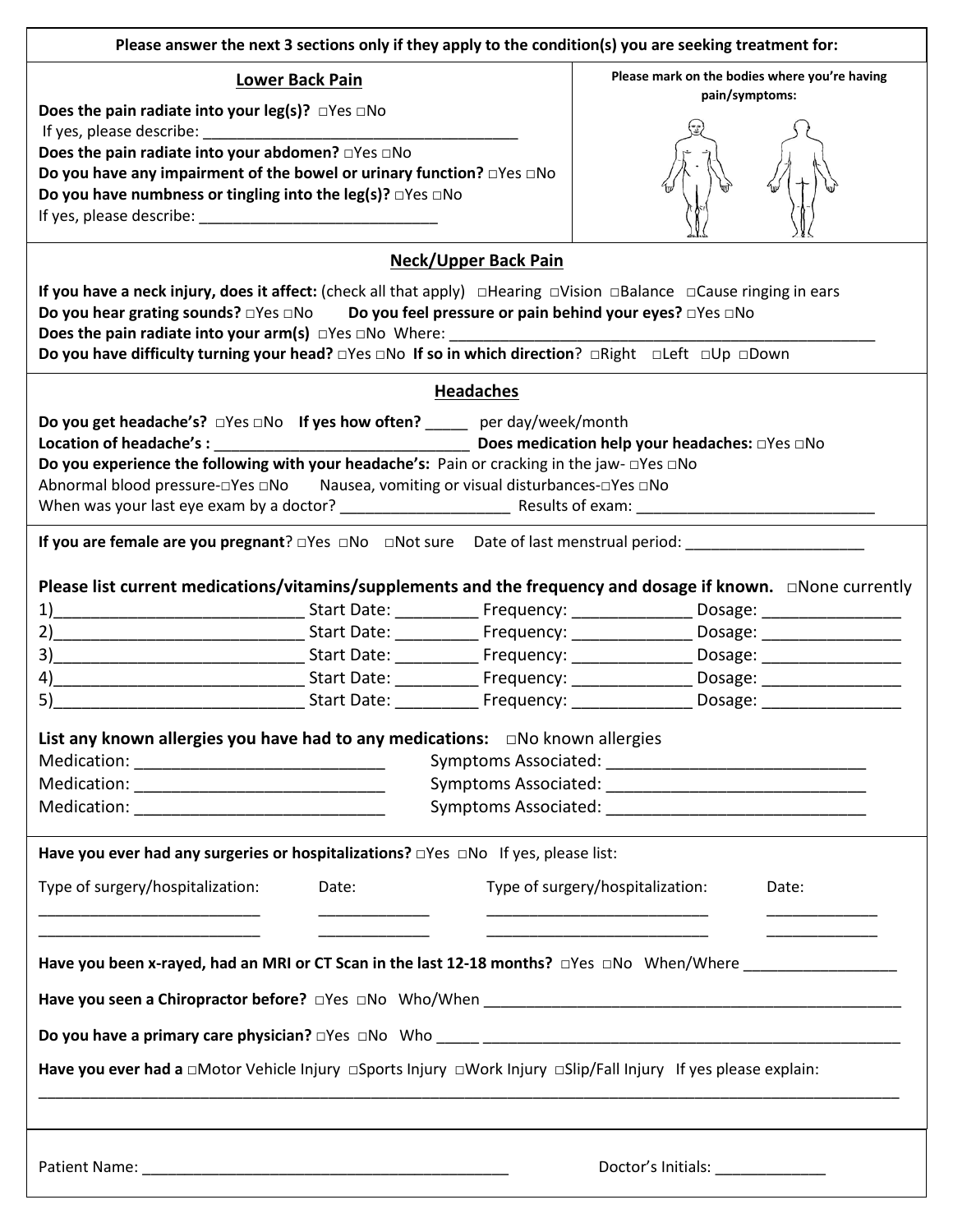## **Has any doctor diagnosed you with Diabetes presently? □Yes □No** If yes, what kind: **□Type 1 □Type 2**

*If yes to Diabetes, was your blood lab-work test for hemoglobin A1c >9.0%?* □Yes □No

## **Please check all additional complaints you have currently or had in the past:**

| Had Have |        |                        | Had | Have   |                           | Had Have |                        |   | Had Have |                             |        | Had Have |                               |
|----------|--------|------------------------|-----|--------|---------------------------|----------|------------------------|---|----------|-----------------------------|--------|----------|-------------------------------|
| □        | □      | <b>Osteoporosis</b>    |     | $\Box$ | <b>Arthritis</b>          | $\Box$   | <b>Scoliosis</b>       |   | $\Box$   | Neck pain                   | □      | $\Box$   | <b>Back problems</b>          |
| П.       | □      | <b>Hip disorders</b>   |     | □      | <b>Knee injuries</b>      | $\Box$   | Foot/ankle pain        | П | □        | Shoulder problems           | П      | □        | Elbow/Wrist pain              |
| $\Box$   | □      | <b>TMJ</b> issues      |     | $\Box$ | Poor posture              | $\Box$   | Anxiety                |   | □        | Depression                  | $\Box$ | □        | <b>Headaches</b>              |
| □        | □      | <b>Dizziness</b>       |     | □      | <b>Pins &amp; Needles</b> | $\Box$   | <b>Numbness</b>        |   | □        | <b>High Blood Pressure</b>  | □      | □        | <b>Low Blood Pressure</b>     |
| п        | □      | Angina                 |     | $\Box$ | <b>Bruising</b>           | $\Box$   | High cholesterol       |   | □        | <b>Poor circulation</b>     | $\Box$ | □        | Asthma                        |
| п        | □      | Apnea                  |     | □      | Emphysema                 | $\Box$   | Hay fever              | п | □        | <b>Shortness of breath</b>  | п      | □        | Pneumonia                     |
| п        | $\Box$ | <b>Eating disorder</b> |     | $\Box$ | Ulcer                     | $\Box$   | <b>Heartburn</b>       | П | □        | <b>Food sensitivities</b>   | П      | □        | Constipation                  |
| П        | □      | <b>Diarrhea</b>        |     | $\Box$ | <b>Blurred vision</b>     | $\Box$   | Ear ringing            | п | □        | <b>Hearing loss</b>         | $\Box$ | □        | <b>Chronic ear infections</b> |
| п        | □      | Loss of smell          |     | $\Box$ | Loss of taste             | $\Box$   | <b>Skin Cancer</b>     | п | □        | <b>Psoriasis</b>            | $\Box$ | □        | Eczema                        |
|          | □      | Acne                   |     | $\Box$ | <b>Hair loss</b>          | $\Box$   | Rash                   |   | □        | <b>Thyroid issues</b>       | □      | □        | Immune disorders              |
| $\Box$   | □      | Hypoglycemia           |     | $\Box$ | Swollen glands            | $\Box$   | Low energy             |   | □        | <b>Frequent infection</b>   | □      | □        | <b>Kidney stones</b>          |
| П.       | □      | Infertility            |     | $\Box$ | <b>Bedwetting</b>         | $\Box$   | <b>Prostate issues</b> | □ | □        | <b>Erectile dysfunction</b> | $\Box$ | $\Box$   | <b>PMS symptoms</b>           |
| п        | □      | <b>Fainting</b>        |     | $\Box$ | Low libido                | $\Box$   | Poor appetite          |   | □        | Fatigue                     | П      | □        | Weakness                      |
|          |        |                        |     |        |                           |          |                        | п | □        | Sudden weight gain          | П      | П        | Sudden weight loss            |

**Do you have any diseases or medical problems not listed?** □Yes □No If yes, please list:\_\_\_\_\_\_\_\_\_\_\_\_\_\_\_\_\_\_\_\_\_\_\_\_\_

#### **Family History (Some issues are hereditary, please tell us about the health of your immediate family members):**

| <b>Relative:</b> | Age(if living): | <b>State of Health:</b>          | Illnesses: | Age at death: | <b>Cause of Death:</b>     |
|------------------|-----------------|----------------------------------|------------|---------------|----------------------------|
| <b>Mother</b>    |                 | $\Box$ Good<br>$\square$ Poor    |            |               | $\Box$ Illness<br>□Natural |
| <b>Father</b>    |                 | ⊟Good<br>$\square$ Poor          |            |               | $\Box$ Illness<br>□Natural |
| Sister 1         |                 | $\Box$ Good<br>$\square$ Poor    |            |               | $\Box$ Illness<br>□Natural |
| Sister 2         |                 | ⊟Good<br>$\square$ Poor          |            |               | $\Box$ Illness<br>□Natural |
| <b>Brother 1</b> |                 | $\square$ Good<br>$\square$ Poor |            |               | $\Box$ Illness<br>□Natural |
| <b>Brother 2</b> |                 | ⊟Good<br>$\square$ Poor          |            |               | $\Box$ Illness<br>□Natural |
| Other            |                 | ⊟Good<br>$\square$ Poor          |            |               | □Natural<br>$\Box$ Illness |

#### **Social History (Please tell us about your health habits):**

### **Select all of the following that apply to complete this statement:**

**I Smoke\_\_\_\_\_\_\_\_\_\_\_\_\_** □Never □Current Daily Smoker □Current sometimes Smoker □Former Smoker □Decline to answer

**If a current smoker what is your level of interest in quitting smoking?** □Not interested □Somewhat interested □Very interested

| <b>Alcohol Consumption:</b>  | $\square$ None  | □Casual Drinker                     | □Moderate Drinker                        | $\square$ Heavy Drinker | □Decline to answer       |
|------------------------------|-----------------|-------------------------------------|------------------------------------------|-------------------------|--------------------------|
| <b>Caffeine Consumption:</b> | $\sqcap$ None   | $\Box$ <3 drinks day                | $\Box$ 3-6 drinks dav                    | $\Box$ >6 drinks dav    | $\Box$ Decline to answer |
| Drug Use:                    | $\sqcap$ None   | $\Box$ Recreational                 | $\sqcap$ Addiction<br>□Decline to answer |                         |                          |
| Exercise:                    | $\square$ Never | $\square$ Daily<br>$\square$ Weekly | $\Box$ Decline to answer                 |                         |                          |

**Is there any additional information you would like the doctor to know about before beginning care? \_\_\_\_\_\_\_\_\_\_\_\_\_\_\_\_\_\_\_\_\_\_\_\_\_\_\_\_\_\_\_**

**Clinician ONLY Notes:**  $HT:$  $WT:$ BP:  $\frac{1}{\sqrt{1-\frac{1}{\sqrt{1-\frac{1}{\sqrt{1-\frac{1}{\sqrt{1-\frac{1}{\sqrt{1-\frac{1}{\sqrt{1-\frac{1}{\sqrt{1-\frac{1}{\sqrt{1-\frac{1}{\sqrt{1-\frac{1}{\sqrt{1-\frac{1}{\sqrt{1-\frac{1}{\sqrt{1-\frac{1}{\sqrt{1-\frac{1}{\sqrt{1-\frac{1}{\sqrt{1-\frac{1}{\sqrt{1-\frac{1}{\sqrt{1-\frac{1}{\sqrt{1-\frac{1}{\sqrt{1-\frac{1}{\sqrt{1-\frac{1}{\sqrt{1-\frac{1}{\sqrt{1-\frac{1}{\sqrt{1-\frac{1}{\sqrt{1$ Patient Name: \_\_\_\_\_\_\_\_\_\_\_\_\_\_\_\_\_\_\_\_\_\_\_\_\_\_\_\_\_\_\_\_\_\_\_\_\_\_\_\_\_\_\_ Doctor's Initials: \_\_\_\_\_\_\_\_\_\_\_\_\_

**--------------------------------------------------------------------------------------------------------------------------------------------------------------------------------------------**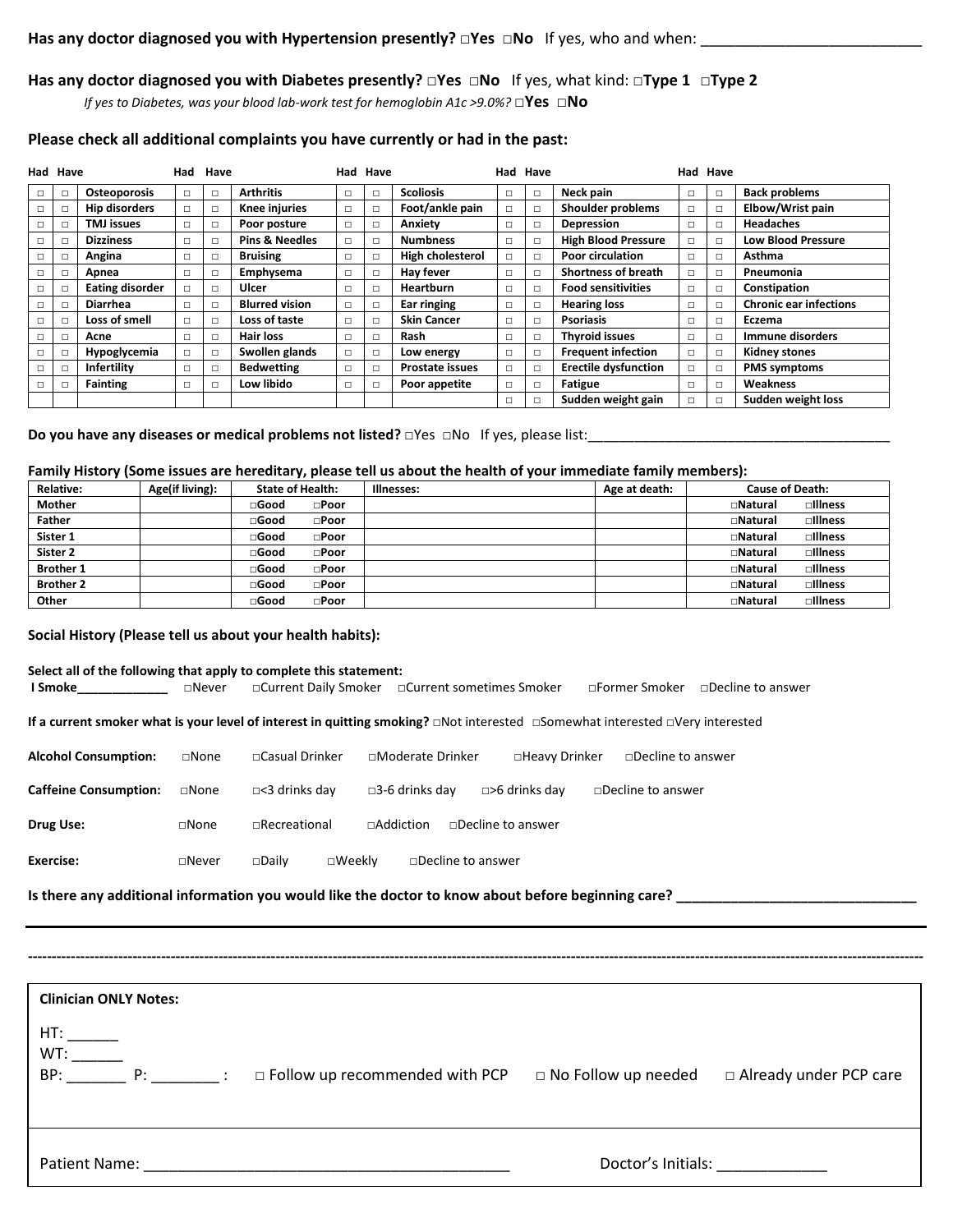| <b>Personal Information</b>   |                                                                                                                                                                                                            |                              |                                    |             |  |  |  |  |  |
|-------------------------------|------------------------------------------------------------------------------------------------------------------------------------------------------------------------------------------------------------|------------------------------|------------------------------------|-------------|--|--|--|--|--|
| Today's Date: _______________ |                                                                                                                                                                                                            |                              |                                    |             |  |  |  |  |  |
| Patient's Name: Name          | $\frac{1}{(First name)}$ $\frac{1}{(M.l)}$ $\frac{1}{(Last name)}$ $\frac{1}{(suffix)}$ $\frac{1}{(Nickname)}$ $\frac{1}{(Nickname)}$                                                                      |                              |                                    |             |  |  |  |  |  |
|                               |                                                                                                                                                                                                            |                              |                                    |             |  |  |  |  |  |
|                               |                                                                                                                                                                                                            |                              |                                    |             |  |  |  |  |  |
|                               | Marital Status: □Single □Married □Divorced □Legally separated □Widowed □Partnered Spouse Name: _______________                                                                                             |                              |                                    |             |  |  |  |  |  |
|                               |                                                                                                                                                                                                            |                              |                                    |             |  |  |  |  |  |
|                               | <b>Ethnicity:</b> $\Box$ Hispanic or Latin $\Box$ Not Hispanic or Latin                                                                                                                                    |                              | Multi-Racial: □ Yes □ No □ Unknown |             |  |  |  |  |  |
|                               |                                                                                                                                                                                                            |                              |                                    |             |  |  |  |  |  |
|                               |                                                                                                                                                                                                            | <b>Contact Information</b>   |                                    |             |  |  |  |  |  |
|                               |                                                                                                                                                                                                            |                              |                                    |             |  |  |  |  |  |
|                               |                                                                                                                                                                                                            |                              |                                    |             |  |  |  |  |  |
|                               |                                                                                                                                                                                                            |                              |                                    |             |  |  |  |  |  |
|                               | <b>Preferred method of contact:</b> □ Home Email □Work Email □Home Address □Home Phone □Cell Phone □Work Phone                                                                                             |                              |                                    |             |  |  |  |  |  |
|                               |                                                                                                                                                                                                            |                              |                                    |             |  |  |  |  |  |
|                               |                                                                                                                                                                                                            |                              | <b>Occupational Information</b>    |             |  |  |  |  |  |
|                               | Employment Status: □Full-time □Part-time □Student □Homemaker □Unemployed □Retired                                                                                                                          |                              |                                    |             |  |  |  |  |  |
|                               |                                                                                                                                                                                                            |                              |                                    |             |  |  |  |  |  |
|                               | <b>Job Requirements:</b> $\Box$ Sit $\Box$ Stand $\Box$ Bend $\Box$ Lift $\Box$ Carry $\Box$ Travel $\Box$ Other:                                                                                          |                              |                                    |             |  |  |  |  |  |
|                               |                                                                                                                                                                                                            | <b>Insurance Information</b> |                                    |             |  |  |  |  |  |
|                               |                                                                                                                                                                                                            |                              |                                    |             |  |  |  |  |  |
|                               |                                                                                                                                                                                                            |                              |                                    |             |  |  |  |  |  |
|                               |                                                                                                                                                                                                            |                              |                                    |             |  |  |  |  |  |
|                               | By signing below I am stating that to the best of my ability, the information I have supplied is complete and truthful. I have not<br>misrepresented the presence, severity or cause of my health concern. |                              |                                    |             |  |  |  |  |  |
|                               |                                                                                                                                                                                                            |                              |                                    | Date: Date: |  |  |  |  |  |
|                               |                                                                                                                                                                                                            |                              |                                    |             |  |  |  |  |  |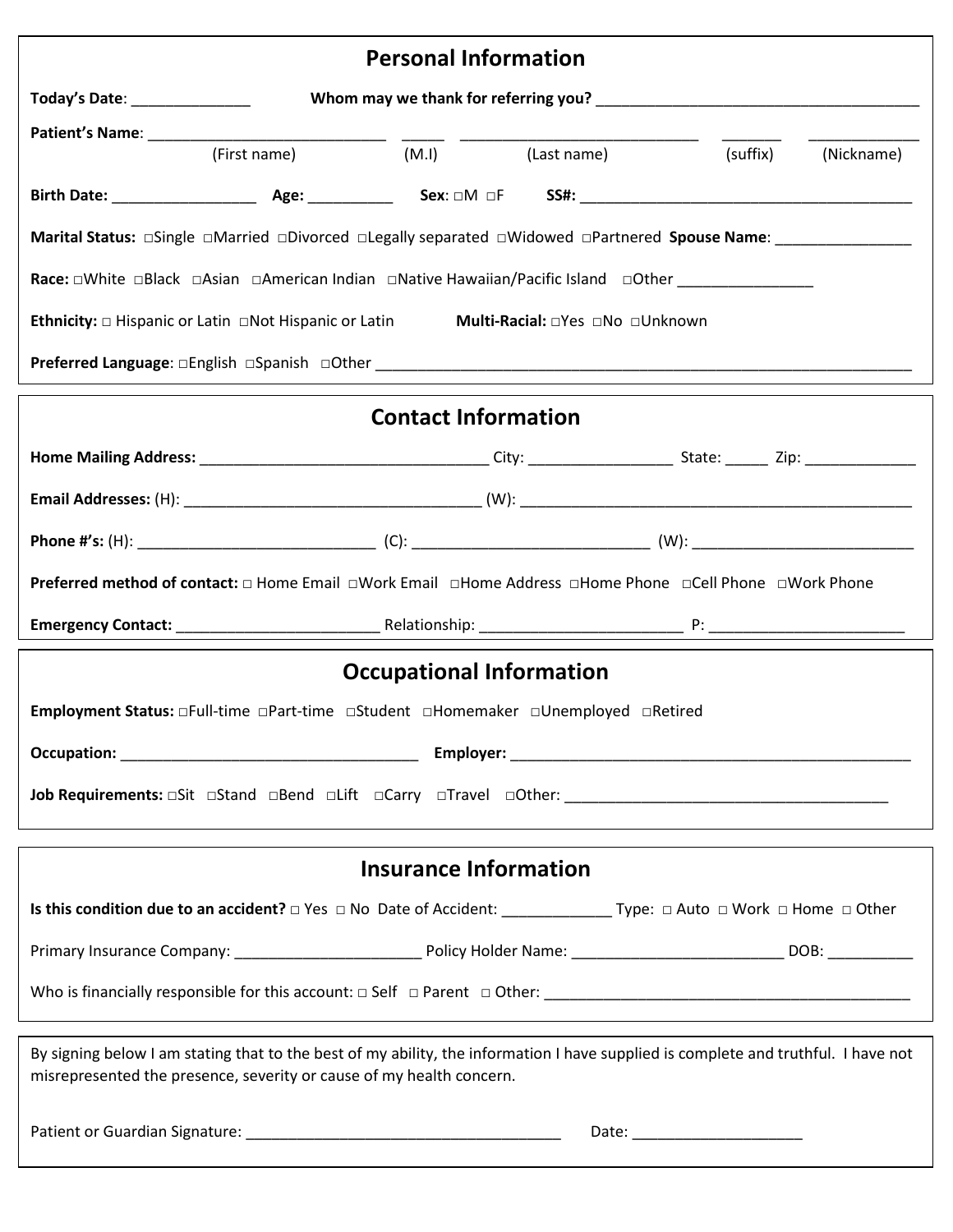Liberty, MO 64068 *Jason Hutchison, D.C. Stephen Gumpenberger, D.C.*

# **Authorization & Assignment**

I authorize **Liberty Park Chiropractic** to release any information deemed appropriate concerning my physical condition to any insurance company, attorney, or adjuster in order to process any claim for reimbursement of charges incurred by me. I authorize the direct payment to you of any sum I now or hereafter owe you by my attorney out of the proceeds of any settlement of my case, and by any insurance company obligated to make payment to me or you based in whole or in part upon the charges made for your services. I understand that whatever amounts you do not collect from insurance proceeds (whether it be all or part of what is due) I personally owe you. Our Notice of Privacy Practices provides more detailed information about how we may use and disclose this protected health information & is available by request for review. You have a legal right to review our Notices of Privacy Practices before you sign this consent, and we encourage you to read it in full. I, the undersigned do hereby appoint Liberty Park Chiropractic authority necessary to endorse and cash my checks, drafts or money orders which are payable to the undersigned or as co-payee with this clinic when said payments are due to services rendered on behalf of the undersigned by this clinic.

I understand and agree that health and accident insurance policies are an agreement between an insurance carrier and me. I clearly understand and agree that all services rendered me are charged directly to me and that I am personally responsible for payment. I also understand that if I suspend or terminate my care and treatment, any fees for professional services rendered me will be immediately due and payable. I will be responsible for any costs of collection, attorney's fee or court costs required to collect my bill.

| Patient or guardian signature: | Date: |
|--------------------------------|-------|
|                                |       |

# **Informed Consent**

I hereby authorize the physician and staff at **Liberty Park Chiropractic** to treat my condition as deemed appropriate. The doctor will not be held responsible for any pre-existing medically diagnosed conditions. I certify that the information provided in this paperwork is correct to the best of my knowledge. I will not hold my doctor or any staff member of **Liberty Park Chiropractic** responsible for any errors or omissions that I may have made in the completion of this form. Chiropractic as well as other types of health care, is associated with potential risks in the delivery of treatment. Therefore, it is necessary to inform the patient of such risks prior to initiating care. While chiropractic treatment is remarkably safe, you need to be informed about the potential risks related to your care to allow you to be fully informed before consenting to treatment. Chiropractic is a system of health care delivery and therefore, as with any health care delivery system, we cannot promise a cure for any symptom, condition or disease as a result of treatment in this office. An attempt to provide you with the very best care is our goal, and if the results are not acceptable, we will refer you to another provider who we feel can further assist you.

Specific Risks Possibilities Associated with Chiropractic Care: Soreness- Chiropractic adjustments and physical therapy procedures are sometimes accompanied by post treatment soreness. This is normal and acceptable accompanying response to chiropractic care and physical therapy. While it is not generally dangerous, please advise your doctor if you experience soreness and discomfort. Soft Tissue Injury-Occasionally chiropractic treatment may aggravate a disc injury, or cause other minor joint ligament, tendon, or soft-tissue injury. Rib Injury-Manual adjustments to the thoracic spine, in rare cases, may cause rib injury or fracture. Precautions such as pre-adjustment x-rays are taken for cases considered at risk. Treatment is performed carefully to minimize such risk. Stroke-Stroke is the most serious complication of chiropractic treatment. The most recent studies estimate that the incidence of this type of stroke is 1 in every 5 million upper cervical adjustments. If you have any questions concerning the above statements, please ask your doctor.

(Please check one below, if you have questions our doctor's will be happy to answer them before administering any treatment)

 $\square$  Before consenting to care, I have questions regarding the risks associated with chiropractic treatment. \_\_\_\_Initial and sign below if questions fully answered.

Having carefully read the above, I have no questions and give my informed consent to have chiropractic treatment administered.

**Patient or guardian signature: \_\_\_\_\_\_\_\_\_\_\_\_\_\_\_\_\_\_\_\_\_\_\_\_\_\_\_\_\_\_\_\_\_\_\_\_ Date: \_\_\_\_\_\_\_\_\_\_\_\_\_\_\_\_\_\_**